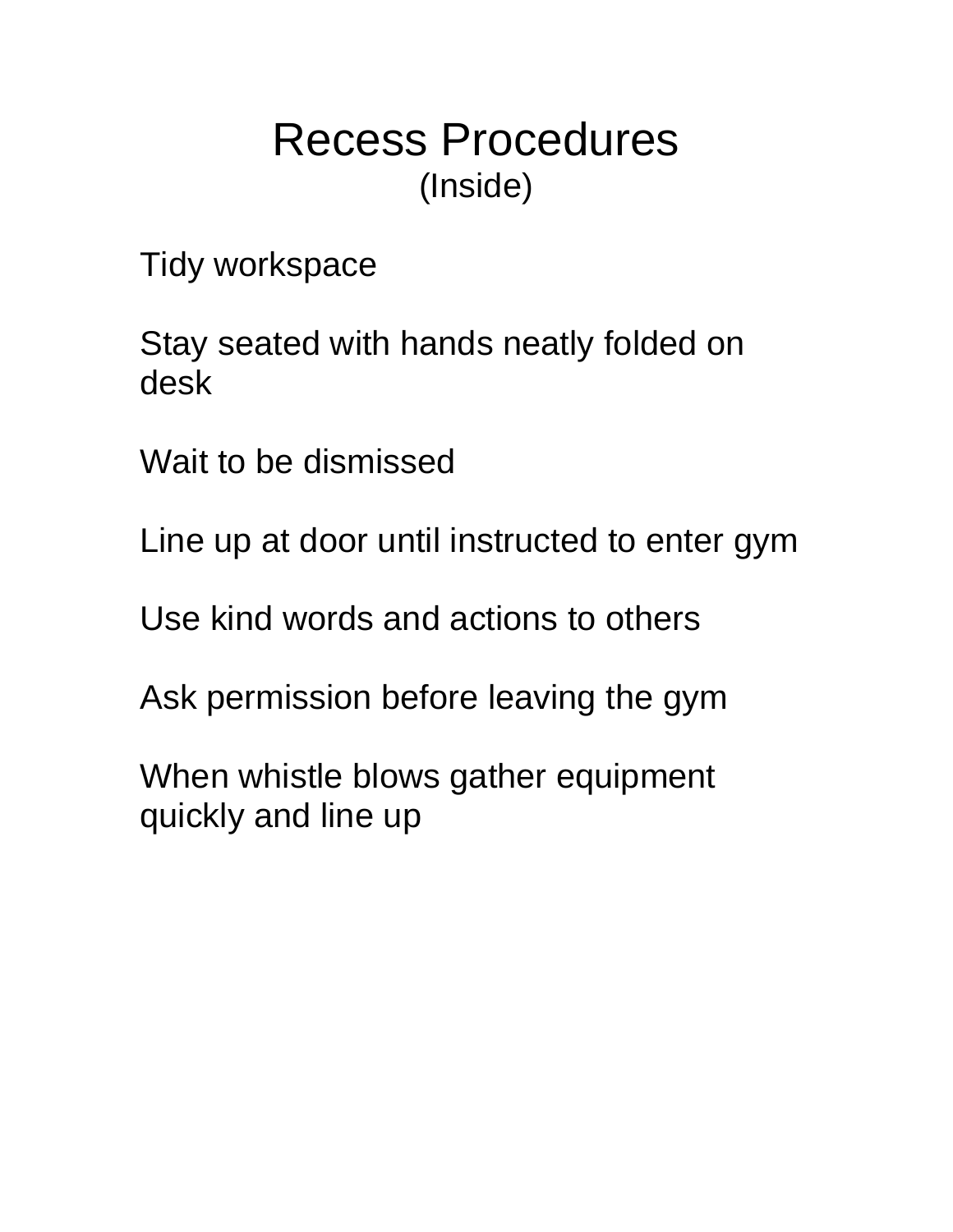# How to Use Equipment

## Balls

- Volley Balls hit with hands only
- Basket Balls hit with hands only
- Soccer Balls hit with feet or hands
- Playground Balls hit with hands or feet
- Soft squishy balls hit with hands or feet
- No balls are to be thrown at anybody to hit them

## Jump Ropes

Jump ropes – jumping

Not swinging around head Not used as horse reigns Not used to tie others up

### **Nets**

- Nets for soccer or hockey
- Volley Ball Net to hit a ball over

Not as a place to hide or sit Not something to climb on Not something to hang from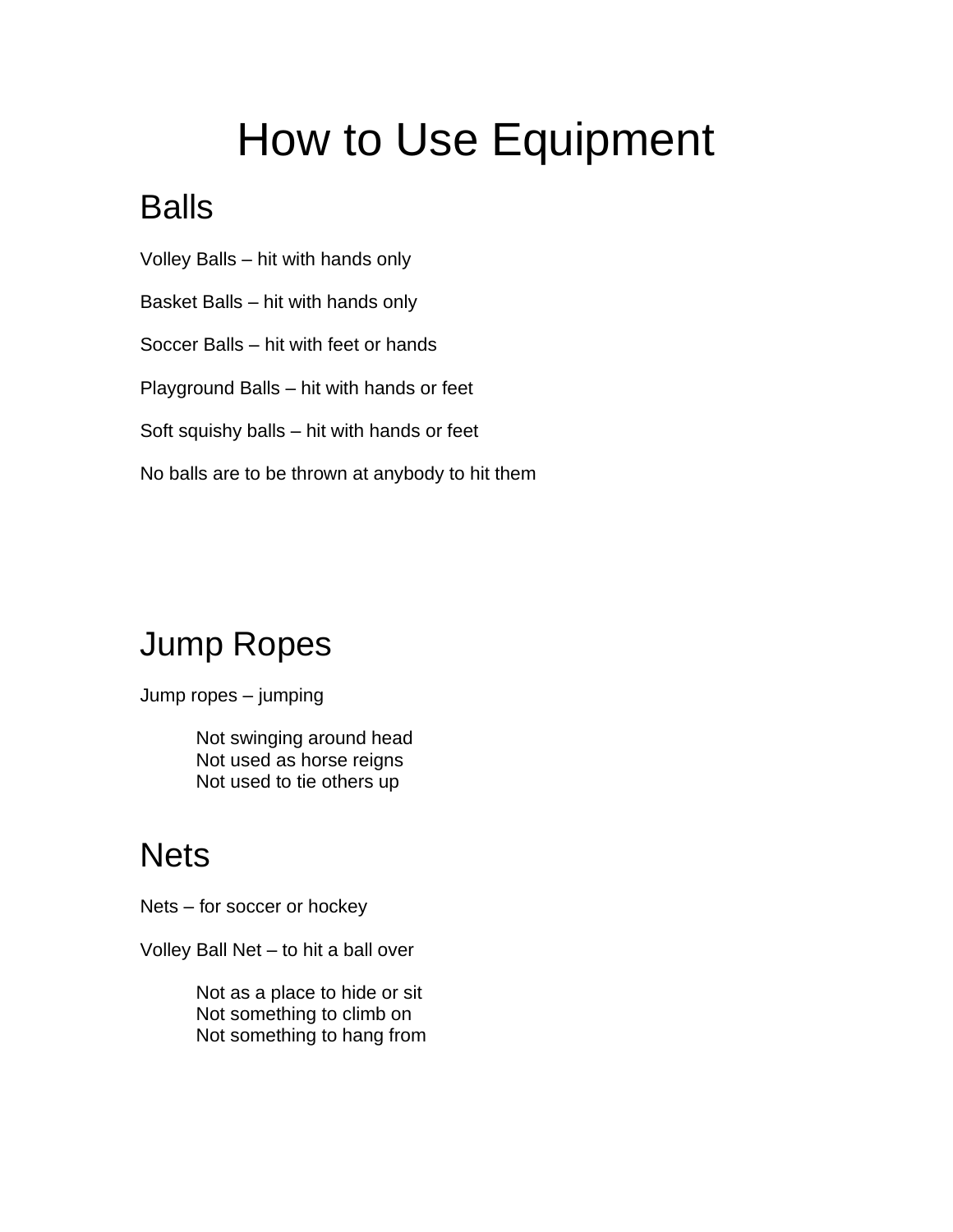### Cones

Cones – to mark borders and boundaries

Not as megaphones Not to sit on

### **Bins**

Bins – to store equipment

Not to sit in or on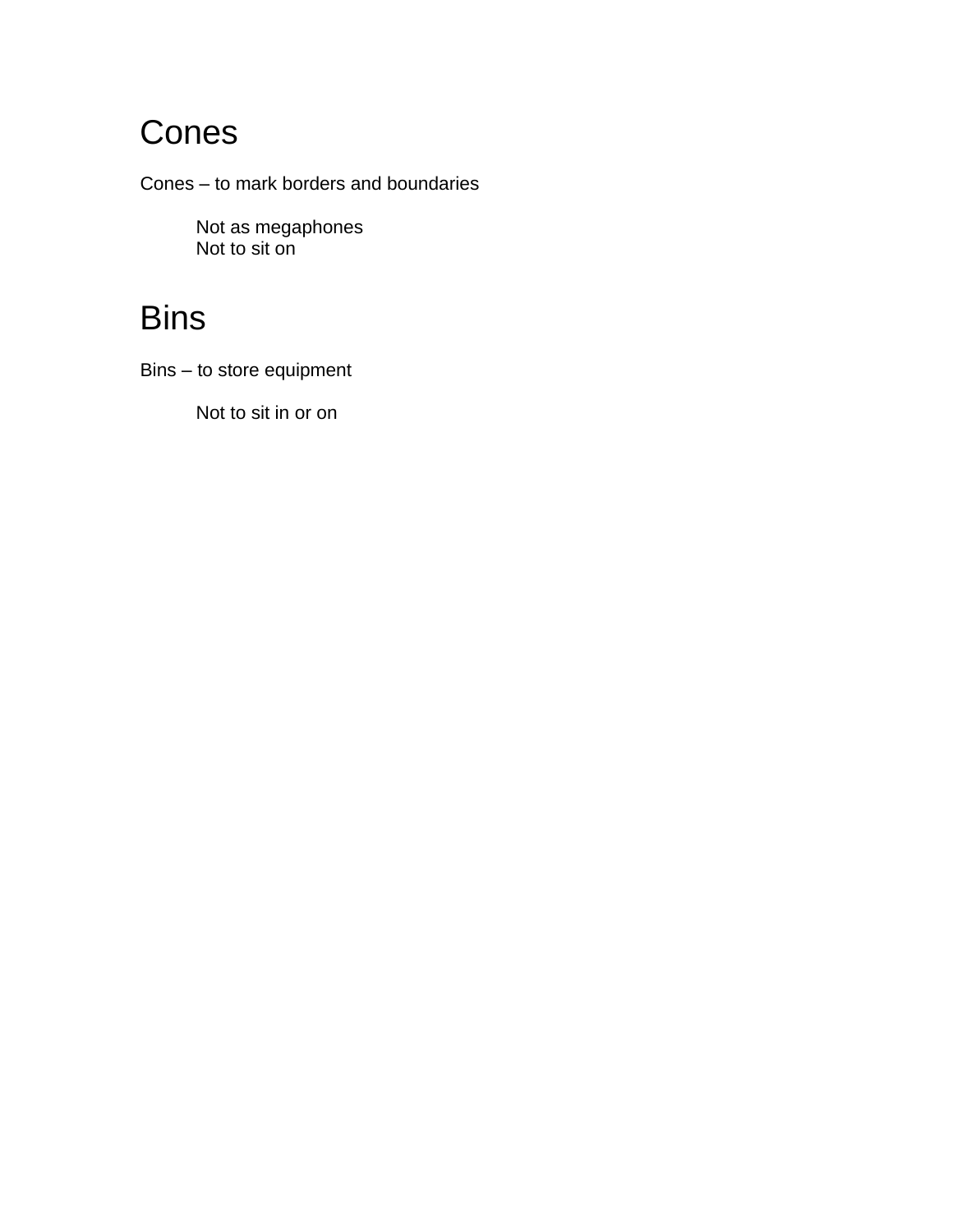# Recess Procedures (Outside)

Tidy workspace

Stay seated with hands neatly folded on desk

Wait to be dismissed

Collect shoes and coat

Line up at door until instructed to exit school

Use kind words and actions to others

Stay where supervisors can see you

Stay out of the trees

Ask permission before leaving

When whistle blows gather equipment quickly and line up (1 minute)